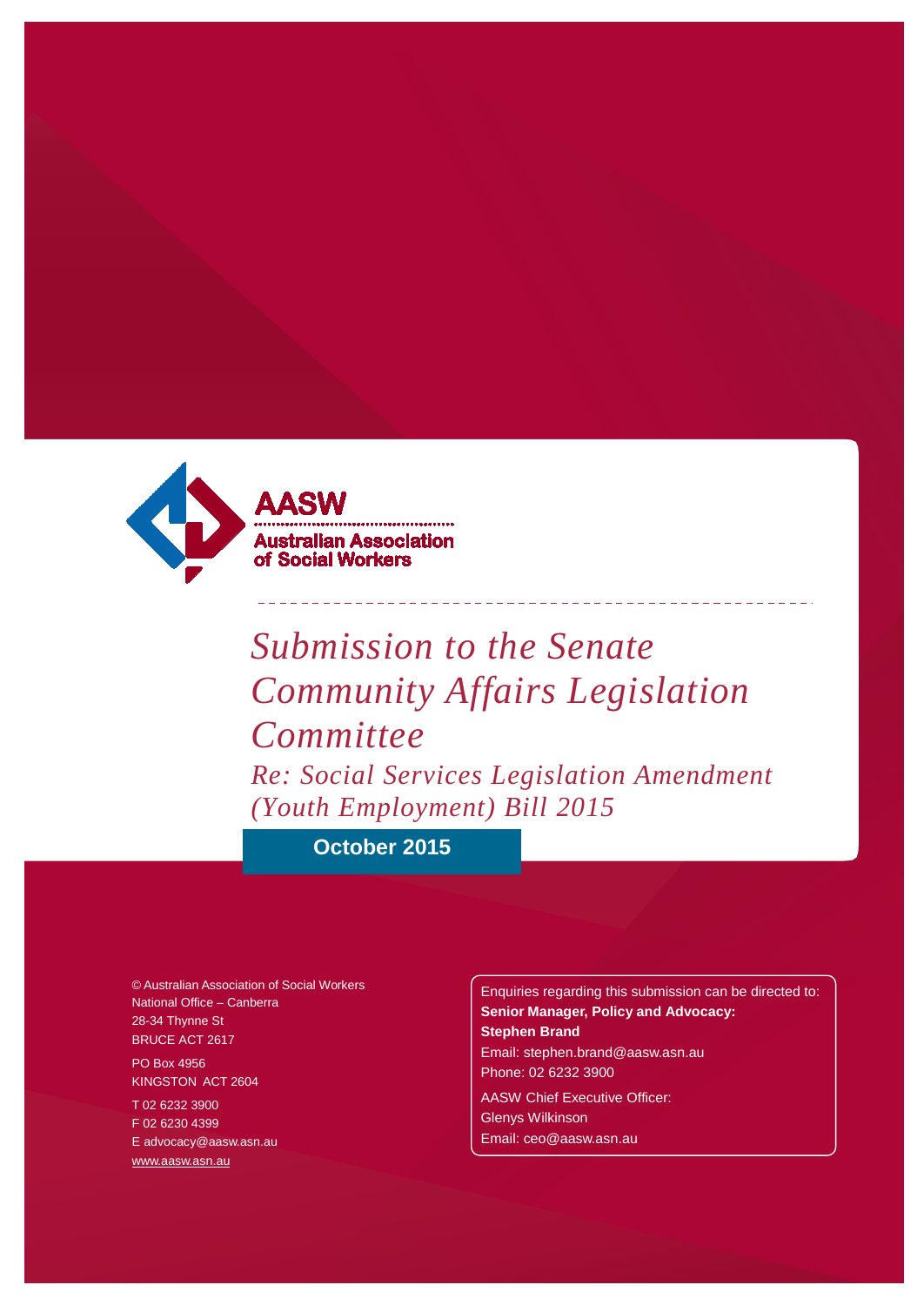# **Introduction**

#### **Who we are**

**The Australian Association of Social Workers (AASW) is the professional body representing more than 9000 social workers throughout Australia.** 

**We set the benchmark for professional education and practice in social work and have a strong voice on matters of social inclusion, social justice, human rights and issues that impact upon the quality of life of all Australians.**

#### **The social work profession**

The social work profession is committed to the pursuit of social justice, the enhancement of the quality of life, and the development of the full potential of each individual, group and community in society.

Principles of social justice, human rights, collective responsibility and respect for diversity are central to the profession and are underpinned by theories of social work, social sciences, humanities and Indigenous knowledge.

Social workers work with individuals, families, groups and communities. Professional social workers consider the relationship between biological, psychological, social, cultural and spiritual factors and how they impact on a client's health, wellbeing and development. Accordingly, social workers maintain a dual focus in both assisting with and improving human wellbeing and identifying and addressing any external issues (known as systemic or structural issues) that may impact on wellbeing, such as inequality, injustice and discrimination.

#### **Our submission**

Social workers have an ongoing commitment to social justice for individuals, groups and communities. Therefore, we welcome the opportunity to contribute to this inquiry into the Social Services Legislation Amendment (Youth Employment) Bill 2015. While social workers work with people from every strata of society, we have a particular commitment to those who are most disadvantaged. Social workers are particularly supportive of proposals that will assist those who are unemployed to gain employment. Unfortunately, we believe that this Bill will not assist the most vulnerable gain employment and will or could act as a further barrier. Indeed this Bill does not address the issues that we commented on in our response to the earlier Social Services Legislation Amendment (Youth Employment and Other Measures) Bill 2015, which was rejected by the Senate.

## **Responses**

## **1. Concerns with regard to Schedule 2 : Age requirements for various Commonwealth payments**

1.1 The key aim of this measure, according to the Explanatory Memorandum, is to provide incentives to young unemployed people to obtain relevant education and training to increase employability. However, it assumes that what the Explanatory Memorandum calls the broad financial incentives for transferring from youth allowance (other) to youth allowance (for students) are effective incentives. This is despite the fact that rates for both are the same: for a single person over 18 who is living away from home this is \$30.49 per day. However, the Government argues that there is an incentive because a student can earn more in a part-time job before their Youth Allowance is affected. This view overlooks two important confounding factors. A full-time student, to make the most of their study and training commitments, should already be in courses and studying for nearly 40 hours a week. This greatly reduces the amount of time available for part-time work.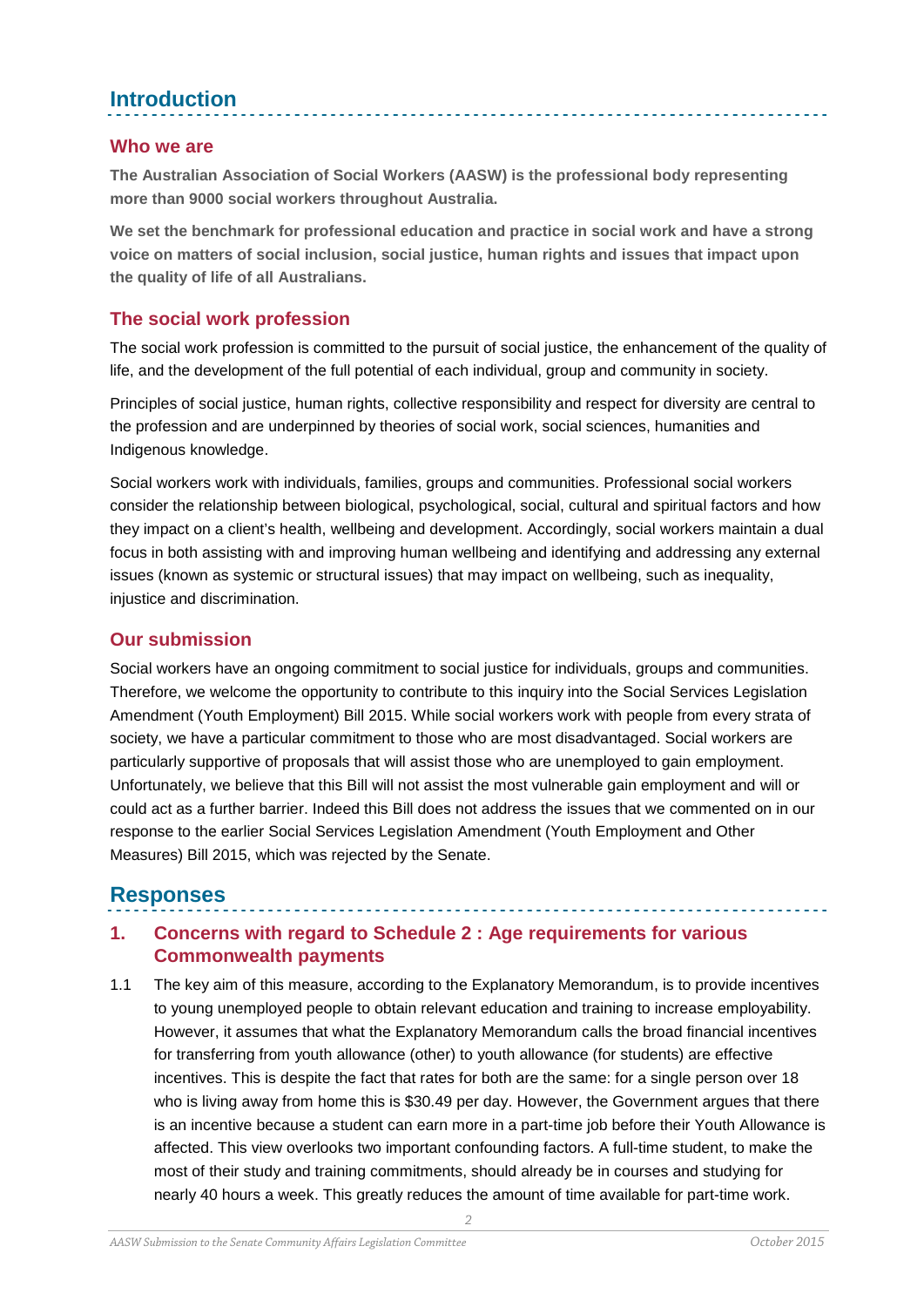Secondly, it assumes that part-time work is available, which is not always the case in a time of high youth unemployment.

- 1.2 Furthermore, the rates of youth allowance and other assistance are now so low that many students are in serious financial distress. This is a point made previously by the Universities of Australia study<sup>[1](#page-2-0)</sup>, and which has been highlighted by research currently being undertaken by the AASW and James Cook University. As part of a larger study of social work students in Australia we have looked at the responses by the 404 students who were in receipt of Youth Allowance. The students in this subsample came from 26 universities and every State and Territory was represented. The results are deeply concerning.
	- a) Thirty (30) per cent of students answered yes to the question, 'As a student have you had to **regularly** go without food or other necessities because you could not afford them?'
	- b) Additionally students described having at times insufficient money for food (42%), for clothing (47%), for educational resources (60%) and medication (30%).
	- c) Also only 45% of students had any savings in the event of financial difficulty.
	- d) A number of students made comments that help flesh out the experience of depending on youth allowance.
	- e) 'Income is limited. Sometimes this means I have to weigh up what is more important at the time. I have paid rent late, had to survive on 2 minute noodles and had to wait to purchase medication all due to lack of income.'
	- f) 'At any one time I have to make sacrifices. Rent comes first. After that sometimes I have missed days at uni because I didn't have any money for the bus.'
	- g) 'I am really frugal with my money have learnt to be thrifty over the last four years. However have lived pretty basically the whole time – dodgy houses, thrift shop clothes, only going out when there are specials on.'
- 1.3 On the basis of these figures and experiences it is difficult to see how there is an effective financial incentive to move from Youth Allowance (other) to Youth Allowance (for students). If the Government wants to create a proper financial incentive to encourage young people to enter training or study, they should immediately raise the payments to students to above the poverty line. Paying student allowances at destitution rates is no incentive at all and indeed has a range of other negative consequences for individual students as well as society as a whole.
- 1.4 Finally, the amendments in this schedule also stigmatise young people in Australia for what is a worldwide phenomenon of rising youth unemployment rates. The perception of the 'current' younger generation often published in popular media is that they are 'lazy' and less responsible than their elders. However there is no strong evidence to indicate that the current cohort of young people is avoiding employment more than any other segment of the population or previous generations. These proposed amendments might influence the very small numbers of young people who are purposely avoiding paid employment, but they will negatively impact on the great majority who are not, and who simply cannot find a job quickly.

<span id="page-2-0"></span> <sup>1</sup> Bexley E, Daroesman S, Arkoudis S, and James R. (2013). University student finances in 2012: A study of the financial circumstances of domestic and international students in Australia's universities. The University of Melbourne. Available at http://goo.gl/Hdcu7y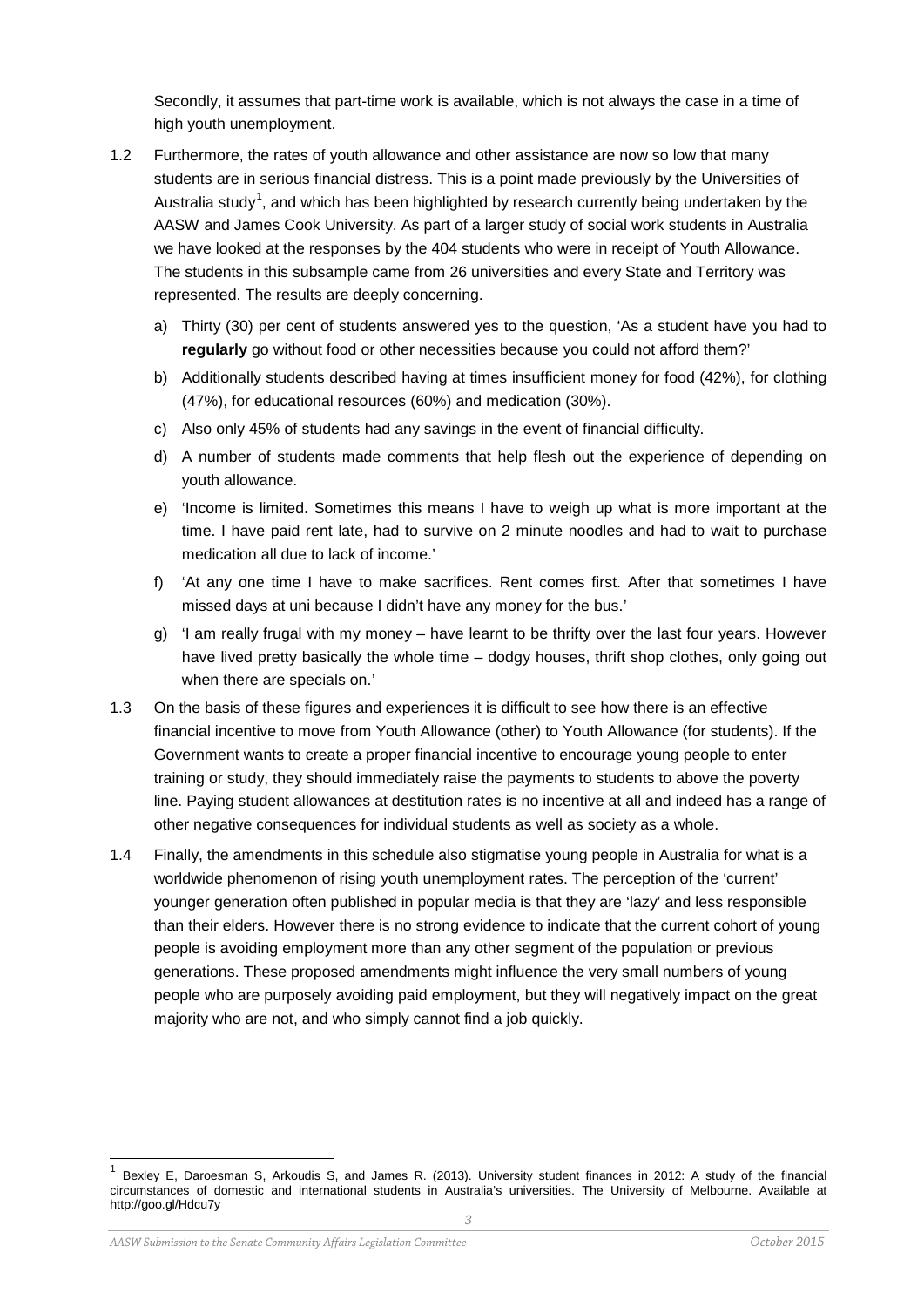#### **2. Concerns with regard to Schedule 3: Income support waiting periods**

2.1 The Parliamentary Library has made some pertinent comment on this issue.

*The imposition of an extended up-front waiting period for income support is a novel measure in international terms. The New Zealand requirement for some claimants of working age payments to undertake pre-benefit activities within a 28-day period has been compared to a one-month waiting period. However, claimants who successfully complete the requisite activities within 28 days can receive their payments earlier and all eligible recipients will receive back pay to the relevant commencement date.[2](#page-3-0)*

The word **'**novel**'** in this context appears to imply unproven or without evidence of efficacy.

- 2.2 The AASW is further concerned that this measure will force a number of young people who have little or no resources into genuine destitution. This is effectively acknowledged in the Explanatory Memorandum associated with this Bill on page 9 of the Statements of Compatibility with Human Rights in which it is noted that, 'Around \$8.1 million in additional funding will be available to Emergency Relief providers to provide assistance for those impacted by the measure.<sup>[3](#page-3-1)</sup> The AASW has a strong view that Australians should not be forced into receiving 'charity' because of Government policy.
- 2.3 This enforced destitution will further inhibit the ability of young people to look for work as destitution leads to a lack of money for accommodation, food, clothing suitable to attend job interviews or sufficient funds for transport, which all interfere with people's ability to actually look for work.

#### **3. Conclusion**

3.1 The AASW believes that one of the best ways to assist young people out of poverty is to help them achieve meaningful full-time employment. However we believe this proposed legislation will not help achieve this aim, and in many instances may hinder their attempts by forcing young people into destitution. We call on the Senate to reject the legislation contained in Schedules 2 and 3, and further we ask Senators to seriously consider raising the Youth Allowance rate to a just and humane level.

Submitted for and on behalf of the Australian Association of Social Workers Ltd

Wickinson

**Glenys Wilkinson** AASW Chief Executive Officer

<span id="page-3-0"></span> $2$  Thomas, M. (2015). Waiting period for young people to access income support, Budget Review 2015-16 Index. Available at [http://www.aph.gov.au/About\\_Parliament/Parliamentary\\_Departments/Parliamentary\\_Library/pubs/rp/BudgetReview201516/Incom](http://www.aph.gov.au/About_Parliament/Parliamentary_Departments/Parliamentary_Library/pubs/rp/BudgetReview201516/IncomeSup)<br>eSup<br>3 European Marcos (2005)

<span id="page-3-1"></span>*<sup>4</sup>* Explanatory Memorandum. (2015). Social Services Legislation Amendment (Youth Employment) Bill 2015. Statements of Compatibility with Human Rights. Available at <http://goo.gl/HrgIVf> p. 9.